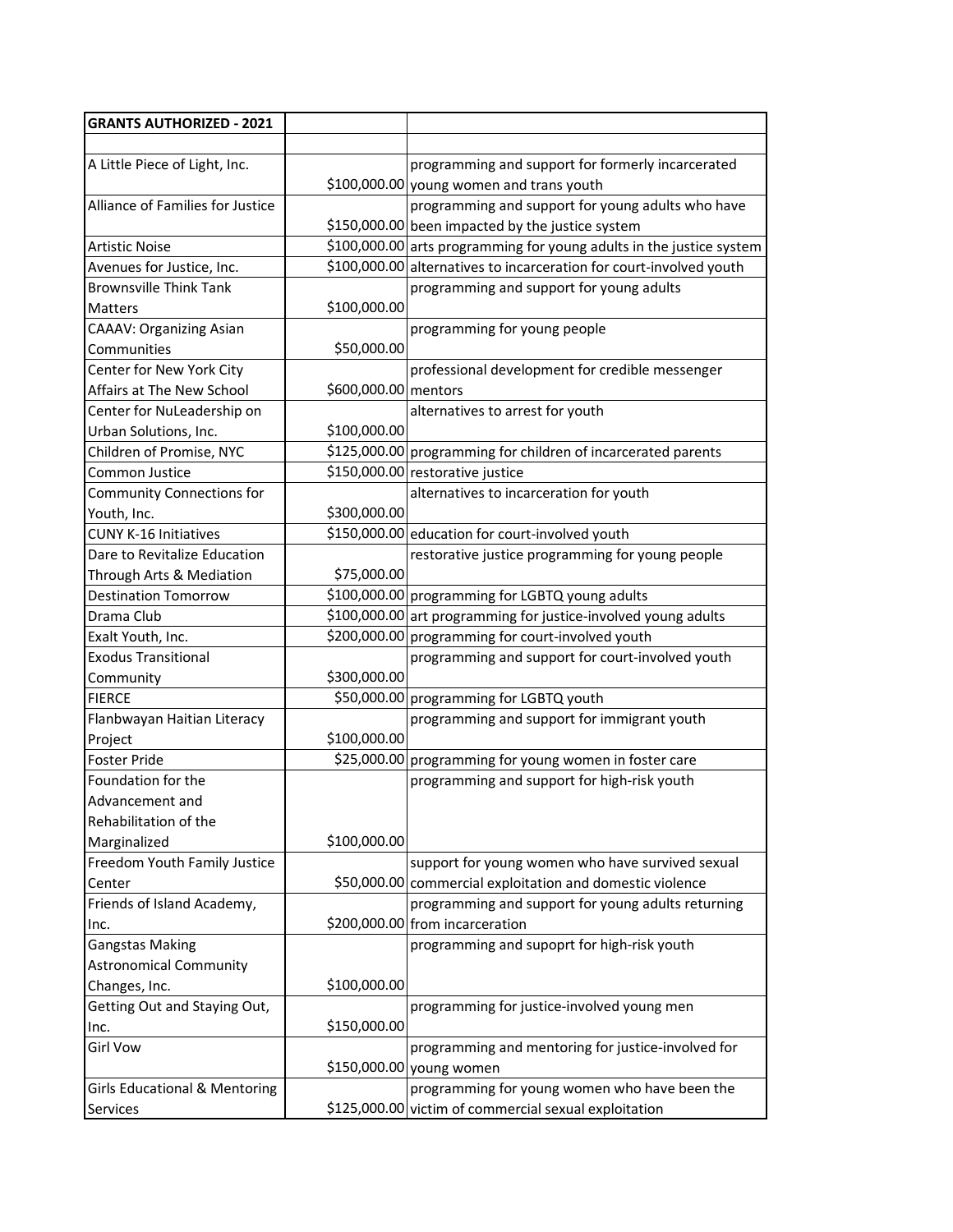| <b>Good Nation Foundation</b>    |                     | \$100,000.00 support for the Fund for a Safe and Just DOC          |
|----------------------------------|---------------------|--------------------------------------------------------------------|
| How Our Lives Link               |                     | programming for young adults in the justice system                 |
| Altogether! (H.O.L.L.A!)         | \$100,000.00        |                                                                    |
| John Jay College of Criminal     |                     | support for the Pinkerton Fellowship Initiative                    |
| Justice                          | \$3,786,000.00      |                                                                    |
| Justice Policy Institute         |                     | support for the creation of model young adult units at             |
|                                  |                     | \$200,000.00 the NYC DOC                                           |
| Katal Center for Health,         |                     | apprenticeship program for court-involved young                    |
| Equity, and Justice              | \$100,000.00 people |                                                                    |
| Kings Against Violence           |                     | mentoring for at-risk youth                                        |
| Initiative, Inc.                 | \$100,000.00        |                                                                    |
| Lead By Example and Reverse      |                     | programs and support for high-risk young people                    |
| The Trend                        | \$100,000.00        |                                                                    |
| Life Camps, Inc.                 |                     | \$150,000.00 programming and supoprt for at-risk youth             |
| Living Redemption Community      |                     | programming and support for young adults                           |
| <b>Development Corporation</b>   | \$150,000.00        |                                                                    |
| Made in Brownsville, Inc.        |                     | an apprenticeship program for young people involved in             |
|                                  |                     | \$100,000.00 the justice system                                    |
| MASA-MexEd, Inc.                 |                     | \$100,000.00 programming for immigrant youth                       |
| <b>Mekong NYC</b>                |                     | \$60,000.00 youth programming                                      |
| Mount Sinai Adolescent           |                     | services for pregnant and parenting teens                          |
| <b>Health Center</b>             | \$100,000.00        |                                                                    |
| Neighborhood Benches, Inc.       |                     | \$100,000.00 programming for at-risk youth                         |
| Neighborhood Defender            |                     | educational advocacy for court-involved youth                      |
| Service, Inc.                    | \$100,000.00        |                                                                    |
| New York State Youth             |                     | programming for immigrant youth                                    |
| Leadership Council               | \$50,000.00         |                                                                    |
| <b>NYC Family Policy Project</b> |                     | \$100,000.00 improvement of child welfare                          |
| NYC Fund to End Youth and        |                     | fund to prevent youth and family homelessness                      |
| <b>Family Homelessness</b>       | \$100,000.00        |                                                                    |
| Pure Legacee, Inc.               |                     | \$100,000.00 programming for young women in Brooklyn               |
| Recess                           |                     | \$100,000.00 arts programming for court-involved youth             |
| Renaissance Youth Center         |                     | \$50,000.00 programming for at-risk youth                          |
| <b>Future Now</b>                |                     | educational and workforce opportunities for young                  |
|                                  |                     | \$100,000.00 adults impacted by the justice system                 |
| Rise                             |                     | \$100,000.00 programming for young mothers in foster care          |
| Staten Island Urban Center,      |                     | programming for young adults                                       |
| Inc.                             | \$100,000.00        |                                                                    |
| The Alex House Project           |                     | \$200,000.00 programming for pregnant and parenting teens          |
| The Bronx Defenders              |                     | \$150,000.00 educational advocacy and support for young adults     |
| The Children's Village, Inc.     |                     | \$125,000.00 credible messenger mentoring for youth in foster care |
| The Lineage Project              |                     | \$100,000.00 mindfulness training for court-involved youth         |
| The Mayor's Fund to Advance      |                     | alumni programming for youth in credible messenger                 |
| New York City                    |                     | \$300,000.00 mentoring programs                                    |
| Tomorrow's Leaders NYC, Inc.     |                     | educational programming for youth who are overage in               |
|                                  |                     | \$100,000.00 middle and high school                                |
| UnLocal, Inc.                    |                     | \$50,000.00 services for immigrant youth                           |
| <b>Urban Yogis</b>               |                     | \$50,000.00 programming for justice-involved young adults          |
| Visionary Freedom Fund           |                     | \$50,000.00 fund to support youth-led youth justice organizations  |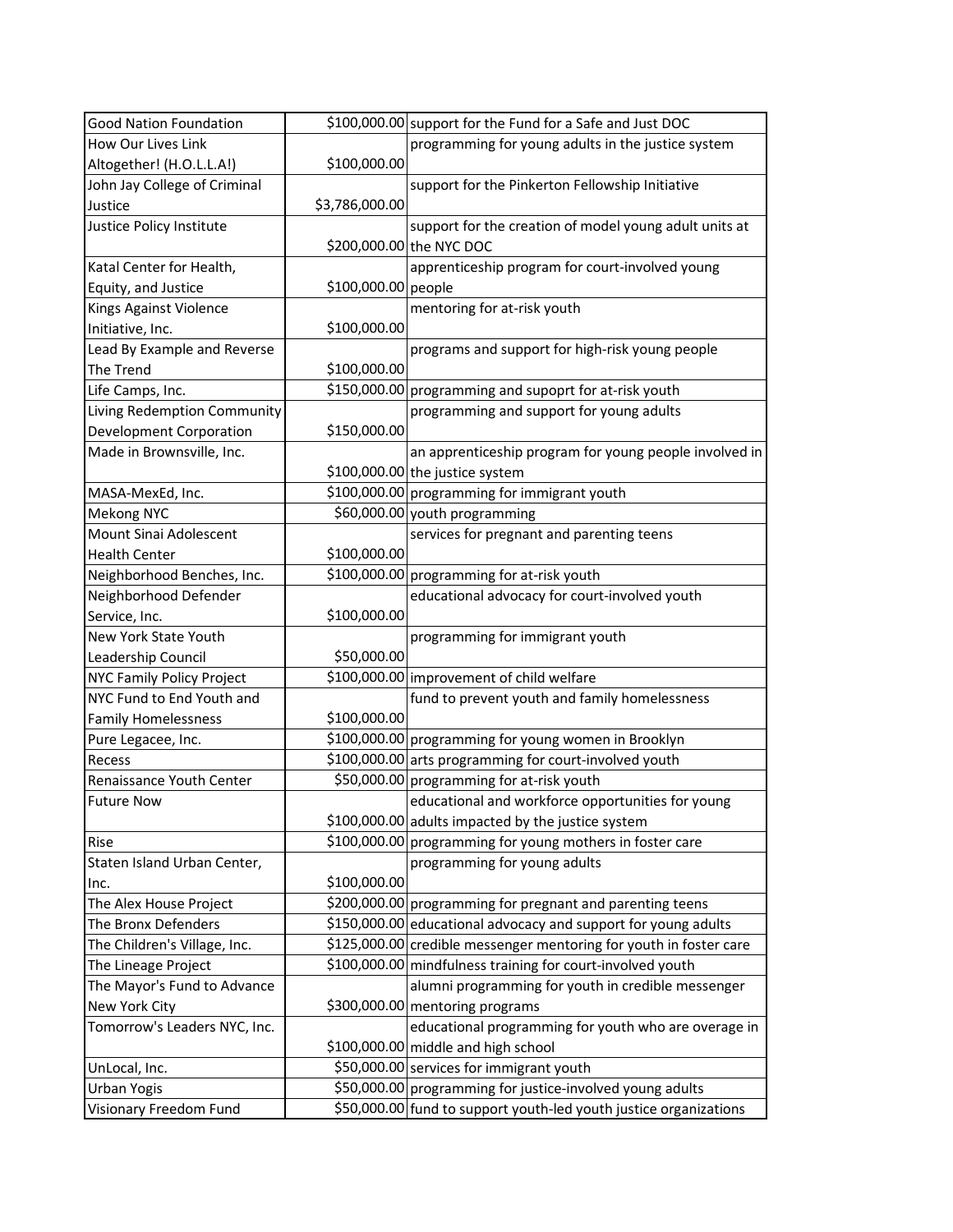| You Gotta Believe                 |                        | family-finding and support for youth aging out of foster              |
|-----------------------------------|------------------------|-----------------------------------------------------------------------|
|                                   | \$100,000.00 care      |                                                                       |
| Young New Yorkers, Inc.           |                        | \$100,000.00 arts programming for court-involved young adults         |
| Youth Represent, Inc.             |                        | \$150,000.00 legal representation of court-involved youth             |
|                                   |                        |                                                                       |
| 92nd Street YM-YWHA               |                        | To support the the career exploration and mentorship                  |
|                                   |                        | \$30,000.00 program for high school students.                         |
| Alvin Ailey Dance Foundation,     |                        | To support the summer camp and after-school                           |
| Inc.                              | \$50,000.00 programs.  |                                                                       |
| Beat the Streets Wrestling,       |                        | To support the academic and sports program for middle                 |
| Inc.                              |                        | \$30,000.00 and high school students.                                 |
| <b>Bronx Lacrosse</b>             |                        | To support the academic and sports program for middle                 |
|                                   |                        | \$25,000.00 and high school students.                                 |
| Brooklyn Public Library           |                        | To support the East New York Reads Initiative.                        |
| Foundation, Inc.                  | \$48,000.00            |                                                                       |
| Chess In The Schools, Inc.        |                        | To support the after-school and summer College Bound                  |
|                                   | \$60,000.00 program    |                                                                       |
| <b>Citizens Committee for New</b> |                        | To support community education resources.                             |
| <b>York City</b>                  | \$25,000.00            |                                                                       |
| City Year, Inc.                   |                        | \$56,000.00 To support the East New York Reads Initiative.            |
| City Year, Inc.                   |                        | \$155,000.00 To support the East Harlem Reads Initiative.             |
| Columbia University School of     |                        | To support the 2022 Senior Leaders and Developing                     |
| <b>Business</b>                   |                        | \$120,000.00 Leaders Programs.                                        |
| EPIC Theatre Center, Inc.         |                        | \$75,000.00 To support the after-school and summer programs.          |
| Fresh Youth Initiatives, Inc.     |                        | \$125,000.00 To support the after-school reading skills program.      |
| Girl Be Heard                     |                        | \$75,000.00 To support after-school and weekend theater program.      |
| Groove With Me, Inc.              |                        | To support the after-school and summer dance program                  |
|                                   | \$25,000.00 for girls. |                                                                       |
| Harlem Lacrosse and               |                        | To support the sports and academic after-school and                   |
| Leadership Corp.                  |                        | \$75,000.00 summer program.                                           |
| I Challenge Myself                |                        | To support the after-school and summer programs for                   |
|                                   |                        | \$65,000.00 middle and high school students.                          |
| ideas42                           |                        | To support the training, coaching, and project                        |
|                                   |                        | \$120,000.00 assistance to NYC youth serving organizations.           |
| Ifetayo Cultural Arts Academy,    |                        | To support the development of the new office and                      |
| Inc.                              |                        | \$75,000.00 program space.                                            |
| <b>Inspiring Minds NYC</b>        |                        | To support the leadership development programs for                    |
|                                   |                        | \$75,000.00 high school students.                                     |
| Jumpstart for Young Children,     |                        | To support the South Jamaica Reads Initiative.                        |
| Inc.                              | \$55,000.00            |                                                                       |
| Jumpstart for Young Children,     |                        | To support the East New York Reads Initiative.                        |
| Inc.                              | \$15,000.00            |                                                                       |
| Jumpstart for Young Children,     |                        | To support the East Harlem Reads Initiative.                          |
| Inc.                              | \$30,000.00            |                                                                       |
| Legal Outreach, Inc.              |                        | To support the summer and after-school programs for                   |
|                                   |                        | \$275,000.00 high school students.                                    |
| Literacy, Inc.                    |                        | \$170,000.00 To support the South Jamaica Reads Initiative.           |
| Literacy, Inc.                    |                        | \$177,000.00 To support the East New York Reads Initiative.           |
| Literacy, Inc.                    |                        | \$147,000.00 To support planning for the East Harlem Reads Initiative |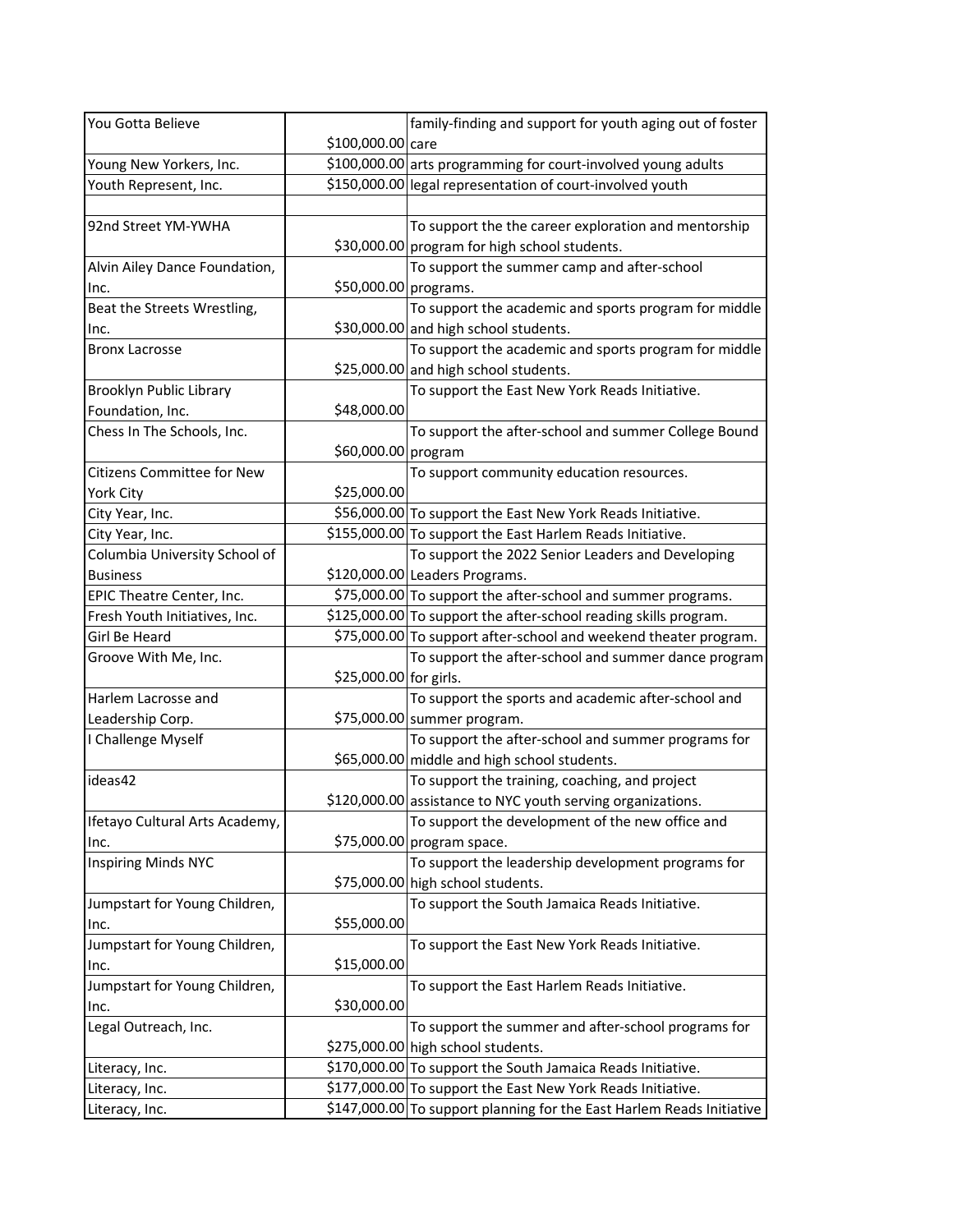| Literacy, Inc.                       |                        | \$109,000.00 To support the East Harlem Reads Initiative.       |
|--------------------------------------|------------------------|-----------------------------------------------------------------|
| MAMA Foundation for the              |                        | To support for the Gospel for Teens program.                    |
| Arts, Inc.                           | \$70,000.00            |                                                                 |
| Manhattan Class Company,             |                        | To support the writing and acting after-school and              |
| Inc.                                 |                        | \$50,000.00 summer programs for high school students            |
| New Heights Youth, Inc.              |                        | To support the college prep program for elementary,             |
|                                      |                        | \$75,000.00 middle, and high school basketball students.        |
| New Heights Youth, Inc.              |                        | To support the development of the new office and                |
|                                      |                        | \$75,000.00 program space.                                      |
| New York Public Library, The         |                        | \$59,000.00 To support the East Harlem Reads Initiative.        |
| <b>NYC Coalition for Educational</b> |                        | To support the NYC Coalition for Educational Justice.           |
| Justice                              | \$75,000.00            |                                                                 |
| <b>Opening Act</b>                   |                        | To support the after-school theater program for high            |
|                                      |                        | $$100,000.00$ school students.                                  |
| ParentChild Plus, Inc.               |                        | \$32,500.00 To support the East New York Reads Initiative.      |
| ParentChild Plus, Inc.               |                        | \$56,500.00 To support the South Jamaica Reads Initiative.      |
| ParentChild Plus, Inc.               |                        | \$173,000.00 To support the East Harlem Reads Initiative.       |
| Partnership For After School         |                        | To support The Pinkerton Foundation Racial Equity               |
| Education, Inc.                      |                        | \$320,000.00 Initiative leadership development program.         |
| Queens Library Foundation,           |                        | To support the South Jamaica Reads Initiative.                  |
| The                                  | \$48,000.00            |                                                                 |
| Reach Out and Read of                |                        | To support the South Jamaica Reads Initiative.                  |
| <b>Greater New York</b>              | \$20,000.00            |                                                                 |
| Reach Out and Read of                |                        | To support the East New York Reads Initiative.                  |
| <b>Greater New York</b>              | \$27,500.00            |                                                                 |
| Reach Out and Read of                |                        | To support the East Harlem Reads Initiative.                    |
| <b>Greater New York</b>              | \$55,000.00            |                                                                 |
| <b>READ 718</b>                      |                        | To support the after-school and summer programs for             |
|                                      |                        | \$35,000.00 elementary and middle school students.              |
| <b>READ Alliance</b>                 |                        | \$46,000.00 To support the South Jamaica Reads Initiative.      |
| <b>READ Alliance</b>                 |                        | \$23,000.00 To support the East New York Reads Initiative.      |
| <b>READ Alliance</b>                 |                        | \$107,000.00 To support the East Harlem Reads Initiative.       |
| <b>Reading Partners</b>              |                        | \$38,000.00 To support the South Jamaica Reads Initiative.      |
| <b>Reading Partners</b>              |                        | \$62,000.00 To support the East New York Reads Initiative.      |
| <b>Reading Partners</b>              |                        | \$121,500.00 To support the East Harlem Reads Initiative.       |
| Reading Team, Inc., The              |                        | \$70,000.00 To support the after-school reading skills program. |
| Springboard Collaborative            |                        | \$70,000.00 To support the South Jamaica Reads Initiative.      |
| Springboard Collaborative            |                        | \$103,000.00 To support the East New York Reads Initiative.     |
| The Harlem School of the Arts        |                        | To support the pre-professional and mentorship                  |
|                                      |                        | \$50,000.00 program for middle and high-school students.        |
| The New 42nd Street, Inc.            |                        | To support the job training and employment program              |
|                                      | \$75,000.00 for teens. |                                                                 |
| United Neighborhood Houses           |                        | To support the Neighborhood Family Services                     |
| of New York, Inc.                    |                        | Roundtable and convening summer youth employment                |
|                                      | \$50,000.00 providers. |                                                                 |
| <b>University Settlement Society</b> |                        | To support the Arts in Action after-school program.             |
| of New York                          | \$100,000.00           |                                                                 |
| YMCA of Greater New York             |                        | To support the summer camp to augment South                     |
|                                      |                        | \$50,000.00 Jamaica Reads programs.                             |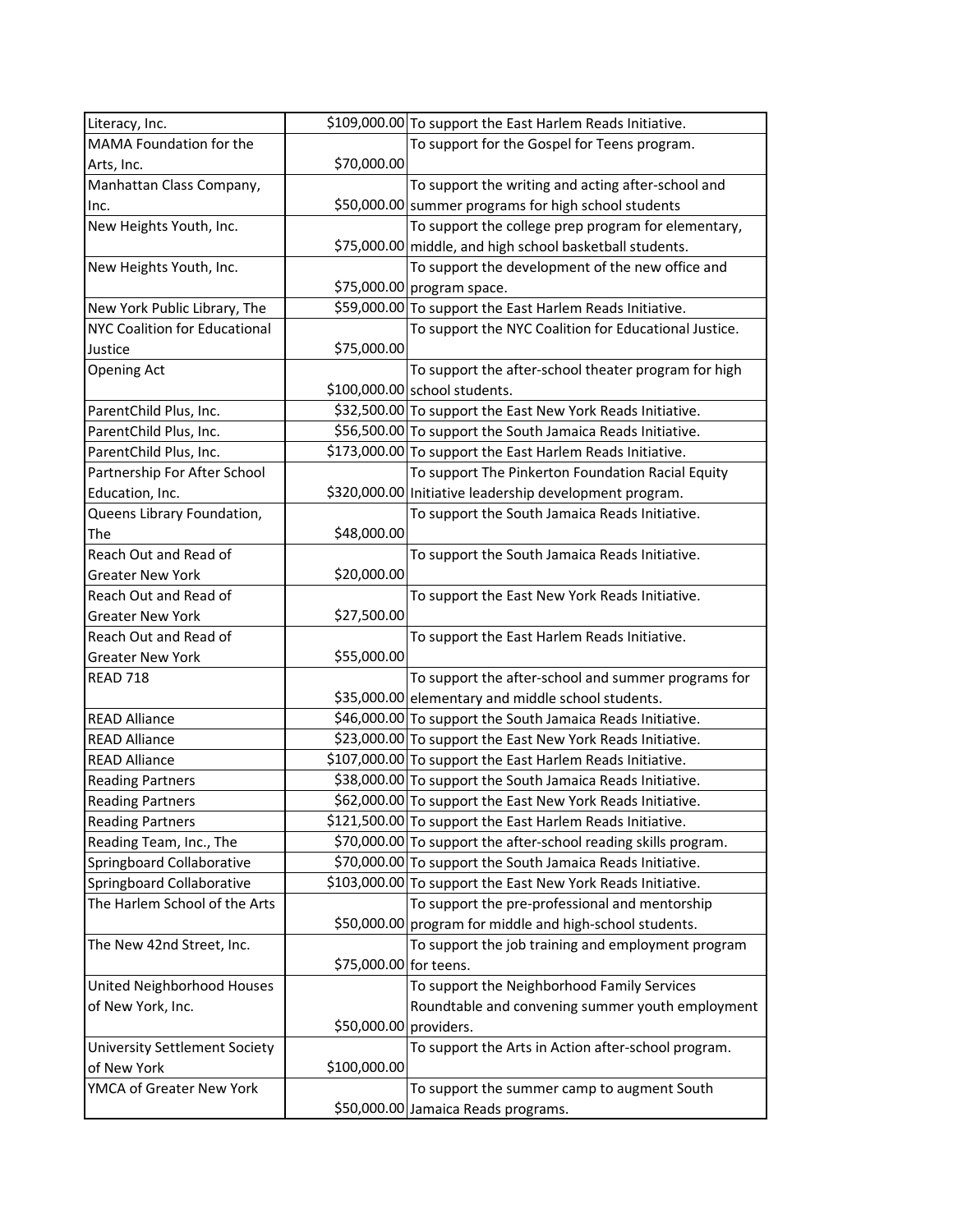| Young Audiences New York              |                      | \$50,000.00 To support an after-school theater arts program.       |
|---------------------------------------|----------------------|--------------------------------------------------------------------|
|                                       |                      |                                                                    |
| <b>826NYC</b>                         |                      | To support he after school writing program and high                |
|                                       |                      | \$40,000.00 school internship                                      |
| Afro Latin Jazz Alliance              |                      | To support the after school and Fat Cats pre-                      |
|                                       |                      | \$100,000.00 professional music programs                           |
| Bank Street College of                |                      | To support the Liberty LEADS academic enrichment and               |
| Education                             |                      | \$100,000.00 college access program                                |
| <b>BronxWorks</b>                     |                      | To support the Middle School Transitions Initiative                |
|                                       | \$100,000.00 (MSTI)  |                                                                    |
| Brooklyn Conservatory of              |                      | To support the Music Partners After School Band                    |
| Music                                 | \$95,000.00 Program  |                                                                    |
| Brooklyn Museum, The                  |                      | \$50,000.00 To support the Museum Apprentice Program (MAP)         |
| <b>Building Beats</b>                 |                      | To support Building Beats' music education program                 |
|                                       |                      | \$25,000.00 offering DJ, music production, and podcasting programs |
| CAMBA, Inc.                           |                      | \$132,000.00 To support the college access and success programs    |
| Chinese-American Planning             |                      | To support CPC's Project Gateway Early Awareness and               |
| Council, Inc.                         |                      | \$105,000.00 College Access Program                                |
| Citizens' Committee for               |                      | To support the YouthAction Community Leadership                    |
| Children of New York, Inc.            | \$35,000.00 Course   |                                                                    |
| Community Word Project                |                      | \$47,000.00 To support the after school literacy program           |
| Downtown Community                    |                      | To support the PRO-TV free media arts training program             |
| <b>Television Center</b>              | \$80,000.00          |                                                                    |
| <b>Educational Video Center</b>       |                      | \$85,000.00 To support the Youth Documentary Workshop              |
| Ghetto Film School                    |                      | \$75,000.00 To support Ghetto Film School's Fellows Program        |
| <b>Goddard Riverside Community</b>    |                      | To support the Youth Service Corps Career Readiness                |
| Center                                | \$100,000.00 Program |                                                                    |
| <b>Goddard Riverside Community</b>    |                      | To support the Options Center                                      |
| Center                                | \$150,000.00         |                                                                    |
| <b>Groundswell Community</b>          |                      | To support the after school and summer leadership                  |
| Mural Project                         |                      | \$85,000.00 development programs                                   |
| <b>Harlem Educational Activities</b>  |                      | To support the academic and cultural enrichment and                |
| Fund, Inc.                            |                      | \$85,000.00 college success programs                               |
| <b>Harmony Program</b>                |                      | To support Harmony's after school and summer music                 |
|                                       | \$75,000.00 program  |                                                                    |
| <b>Henry Street Settlement</b>        |                      | To support the Boys and Girls Republic after-school                |
|                                       | \$75,000.00 program  |                                                                    |
| Horizons at Saint David's             |                      | To support the academic and cultural enrichment                    |
|                                       | \$50,000.00 program  |                                                                    |
| Hunts Point Alliance for              |                      | To support HPAC's Online Tutoring and Mentoring                    |
| Children                              | \$78,000.00 Program  |                                                                    |
| Jazz at Lincoln Center                |                      | To support the Middle School Jazz Academy and the                  |
|                                       |                      | \$100,000.00 High School Jazz Academy.                             |
| Let's Get Ready, Inc.                 |                      | \$75,000.00 To support the college access and success programming  |
| Morningside Center for                |                      | To support the SEL & Equity in After-School Project                |
| <b>Teaching Social Responsibility</b> | \$125,000.00         |                                                                    |
| Museum of Arts and Design             |                      | To support the Museum of Arts and Design's Teen                    |
|                                       | \$50,000.00 Programs |                                                                    |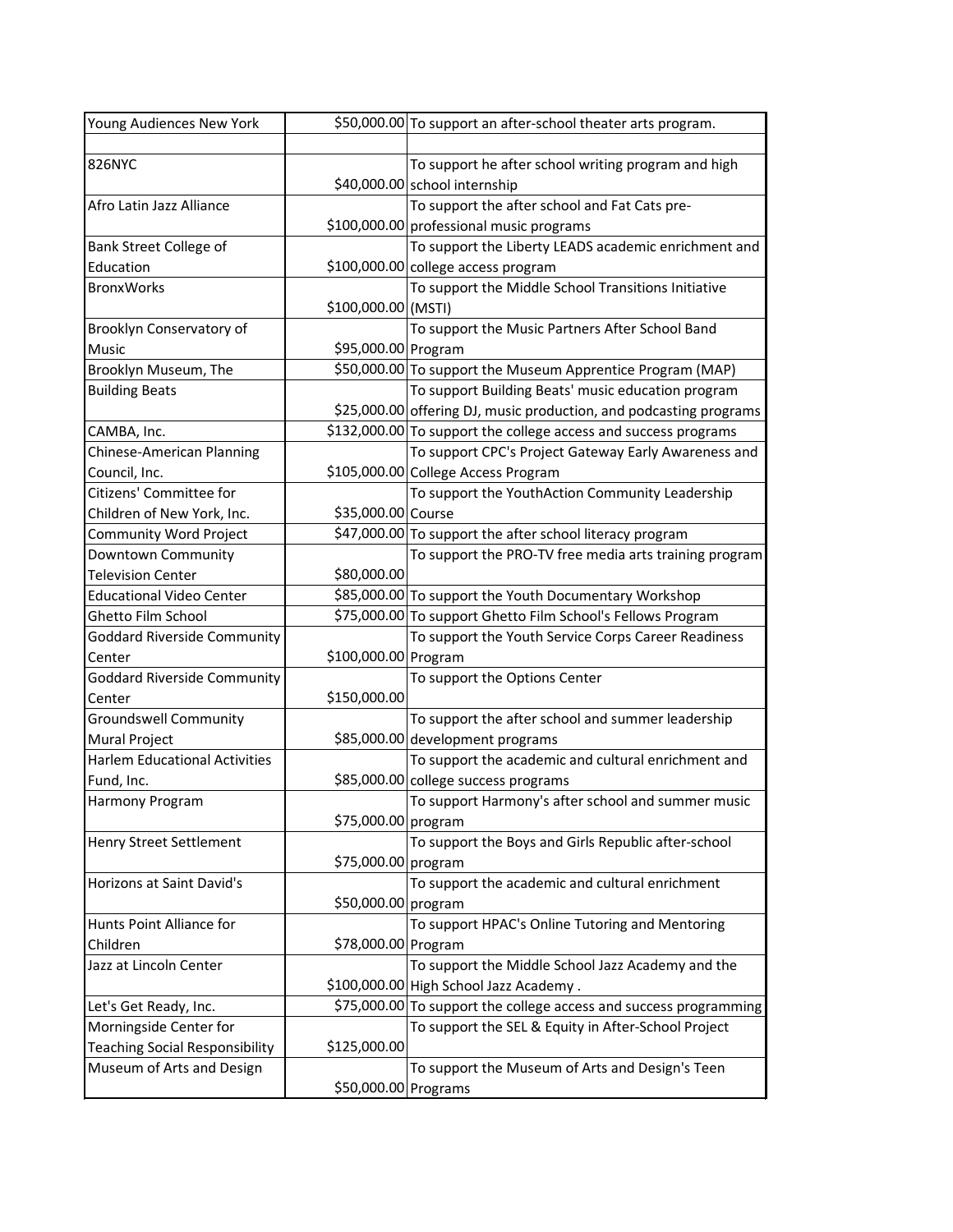| New York Nativity/Saint         |                       | To support the independent, coeducational middle                  |
|---------------------------------|-----------------------|-------------------------------------------------------------------|
| Ignatius School                 |                       | \$85,000.00 school and its extended day programming               |
| New-York Historical Society     |                       | To support the Student Historian and Teen Leaders High            |
|                                 |                       | \$90,000.00 School Internship Programs                            |
| NY Writers Coalition, Inc.      |                       | \$50,000.00 To support the Youth Writers Program                  |
| Opportunity Network, The        |                       | To support OppNet's six-year college success and career           |
|                                 |                       | $$100,000.00 $ readiness program                                  |
| Queens Museum                   |                       | \$50,000.00 To support the Queens Teens program                   |
| Read to Lead, Inc.              |                       | To support Read to Lead's its partnerships with schools           |
|                                 |                       | \$60,000.00 and community-based organizations                     |
| Regis High School REACH         |                       | To support the REACH academic enrichment and                      |
| Program                         |                       | \$60,000.00 leadership development program                        |
| Samuel Field YM&YWHA            |                       | \$85,000.00 To support the College and Career Exploration Program |
| Socrates Sculpture Park         |                       | To support the year-long career development program -             |
|                                 |                       | \$30,000.00 Socrateens.                                           |
| Solomon R. Guggenheim           |                       | To support the Guggenheim Teens Internship program                |
| Museum                          | \$85,000.00           |                                                                   |
| Studio in a School Association, |                       | To support the Teen Apprenticeship Program (TAP)                  |
| Inc.                            | \$50,000.00           |                                                                   |
| Summer on the Hill              |                       | To support the year-round academic and cultural                   |
|                                 |                       | \$45,000.00 enrichment program                                    |
| Sunnyside Community             |                       | To support the college readiness program                          |
| Services, Inc.                  | \$100,000.00          |                                                                   |
| The ArtsConnection, Inc.        |                       | To support the Teen Reviewers and Critics (TRaC)                  |
|                                 | \$100,000.00 program  |                                                                   |
| The Little Orchestra Society    |                       | To support the Musical Connections youth education                |
|                                 | \$50,000.00 program   |                                                                   |
| The Marks Jewish Community      |                       | To support The Marks JCH's comprehensive after school             |
| House of Bensonhurst, Inc.      |                       | $$101,200.00$ programming                                         |
| The Metropolitan Museum of      |                       | To support The Met's High School Internship Program               |
| Art                             | \$125,000.00          |                                                                   |
| The Museum of Jewish            |                       | To support the Museum of Jewish Heritage's High                   |
| Heritage                        |                       | \$45,000.00 School Apprenticeship Program                         |
| The New York City Urban         |                       | To support the middle and high school debate program              |
| Debate League, Inc.             | \$65,000.00           |                                                                   |
| The Paley Center for Media      |                       | To support the "Teen Transmitters" Media Literacy and             |
|                                 |                       | \$61,800.00 Career Exploration and Internship Program             |
| <b>UpBeat NYC</b>               |                       | To support the after-school and summer music                      |
|                                 |                       | \$65,000.00 education program                                     |
| <b>Uptown Stories</b>           |                       | To support Uptown Stories' After School Writing                   |
|                                 | \$40,000.00 Workshops |                                                                   |
| Whitney Museum of American      |                       | To support the Youth Insights teen program                        |
| Art                             | \$50,000.00           |                                                                   |
| Writopia Lab, Inc.              |                       | To support the youth writing and mentor training                  |
|                                 | \$150,000.00 program  |                                                                   |
|                                 |                       |                                                                   |
| Youth Communication/New         |                       | To support the the teen writing and mentoring program             |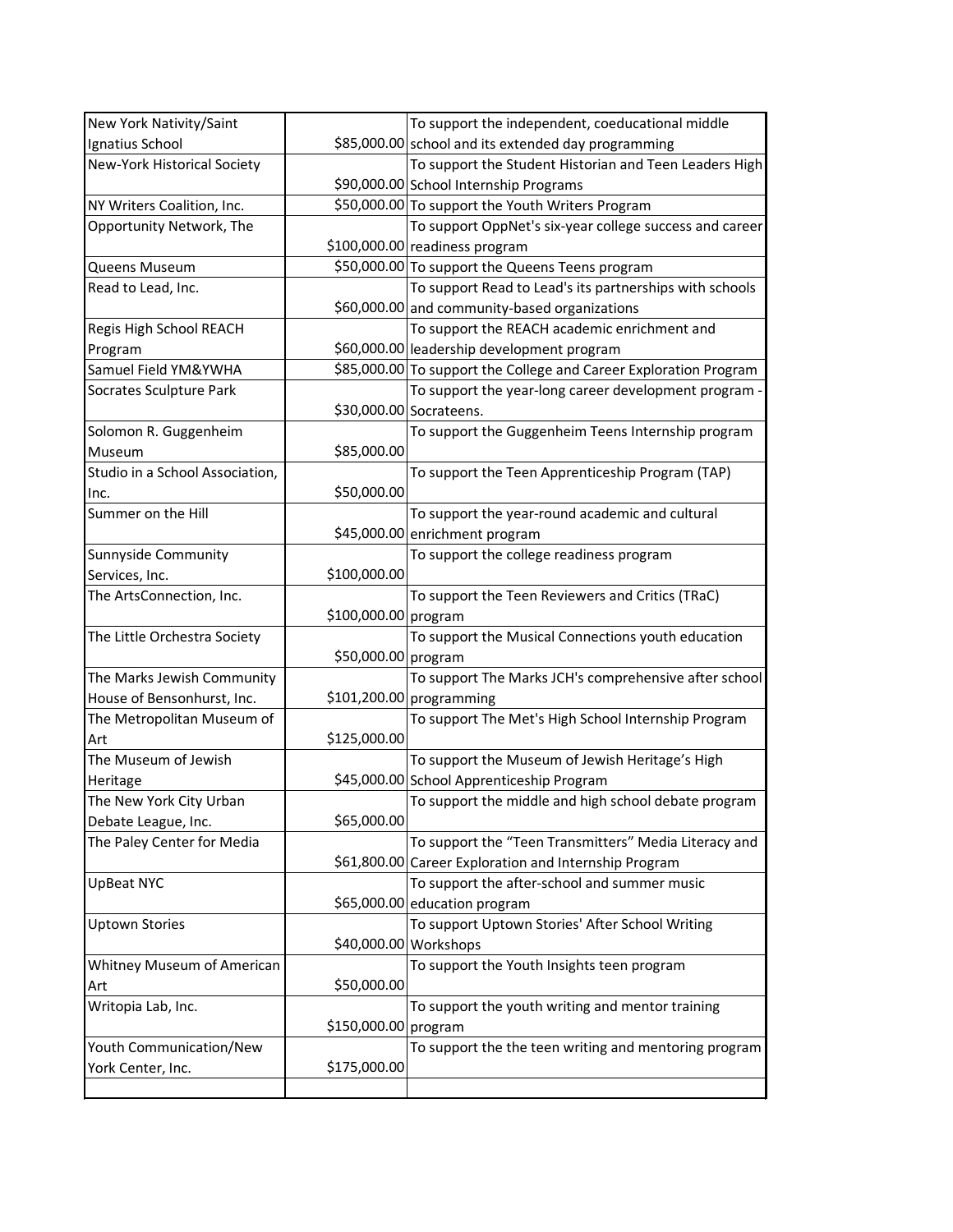| Active Citizen Project            |                          | To support Project Eats after-school and paid                       |
|-----------------------------------|--------------------------|---------------------------------------------------------------------|
|                                   |                          | \$25,000.00 internships.                                            |
| All Star Code                     |                          | \$75,000.00 To support Summer Intensive and Scholar Services.       |
| America On Tech                   |                          | To support out-of-school, internship, and alumni                    |
|                                   |                          | \$150,000.00 programs in New York City.                             |
| American Museum of Natural        |                          | To support the Science Research Mentoring                           |
| History                           | \$246,000.00 Consortium. |                                                                     |
| American Museum of Natural        |                          | To support the Science Research Mentoring Program.                  |
| History                           | \$204,000.00             |                                                                     |
| <b>Bard Graduate Center</b>       |                          | \$30,000.00 To support the Lab for Teen Thinkers.                   |
| Beam Center, Inc.                 |                          | To support the Beam Teen Apprenticeship and Project                 |
|                                   | \$75,000.00 Leaders.     |                                                                     |
| BioBus, Inc.                      |                          | To support the science research internship program for              |
|                                   |                          | \$85,000.00 high school students.                                   |
| <b>Bronx River Alliance</b>       |                          | \$30,000.00 To support the EELS internship.                         |
| <b>Brooklyn Boatworks</b>         |                          | \$50,000.00 To support year-round boatbuilding programs.            |
| Brooklyn Children's Museum        |                          | \$50,000.00 To support the Teen Exhibits Council.                   |
| <b>Brooklyn College Community</b> |                          | To support maker programs at Brooklyn College                       |
| Partnership                       |                          | \$30,000.00 Community Partnership.                                  |
| Brooklyn Navy Yard                |                          | To support Brooklyn STEAM Center work-based learning                |
| <b>Development Corporation</b>    |                          | $$75,000.00$ opportunities.                                         |
| <b>BUILD</b>                      |                          | To support Build's four-year entrepreneurship program               |
|                                   |                          | \$50,000.00 in New York City.                                       |
| CEC Stuyvesant Cove, Inc.         |                          | To support Solar One's CareerCLUE and CareerSTEP                    |
|                                   | \$50,000.00 programs.    |                                                                     |
| City Growers                      |                          | \$35,000.00 To support the Green Ambassadors program.               |
| <b>Code Nation</b>                |                          | \$85,000.00 To support coding programs in NYC.                      |
| Cold Spring Harbor Laboratory     |                          | \$100,000.00 To support the Urban Barcode Research Program.         |
| Comunilife, Inc.                  |                          | \$25,000.00 To support the Life is Precious program.                |
| Day One                           |                          | To support the after-school and summer student peer                 |
|                                   |                          | \$75,000.00 leaders program.                                        |
| <b>ExpandED Schools</b>           |                          | \$150,000.00 To support STEM Educators Academy.                     |
| <b>ExpandED Schools</b>           |                          | \$60,000.00 To support the New York City STEM Educators Network.    |
| Genspace                          |                          | \$85,000.00 To support the BioRocket internship program.            |
| Girls Inc. of New York City       |                          | \$75,000.00 To support Teen Leadership Circles.                     |
| Girls Who Code, Inc.              |                          | \$100,000.00 To support after-school coding clubs in New York City. |
| <b>Global Glimpse</b>             |                          | \$50,000.00 To support programs for NYC students.                   |
| Global Kids, Inc.                 |                          | To support after-school and summer programs at the                  |
|                                   |                          | \$60,000.00 Center for Global Leadership.                           |
| <b>Grand Street Settlement</b>    |                          | To support programming at the Teen Tech Center and                  |
|                                   |                          | \$125,000.00 Mobile Tech Lab.                                       |
| GrowNYC                           |                          | \$25,000.00 To support the young adult career readiness program.    |
| Hetrick-Martin Institute, The     |                          | \$30,000.00 To support the Queer Coders program.                    |
| Hook Arts Media                   |                          | \$30,000.00 To support media arts programming.                      |
| HYPOTHEkids, Inc.                 |                          | To support the Hk Maker Lab and NY Bioforce high                    |
|                                   |                          | \$175,000.00 school science research mentoring programs.            |
| Icahn School of Medicine at       |                          | To support the Sherman Scholars Program.                            |
| <b>Mount Sinai</b>                | \$100,000.00             |                                                                     |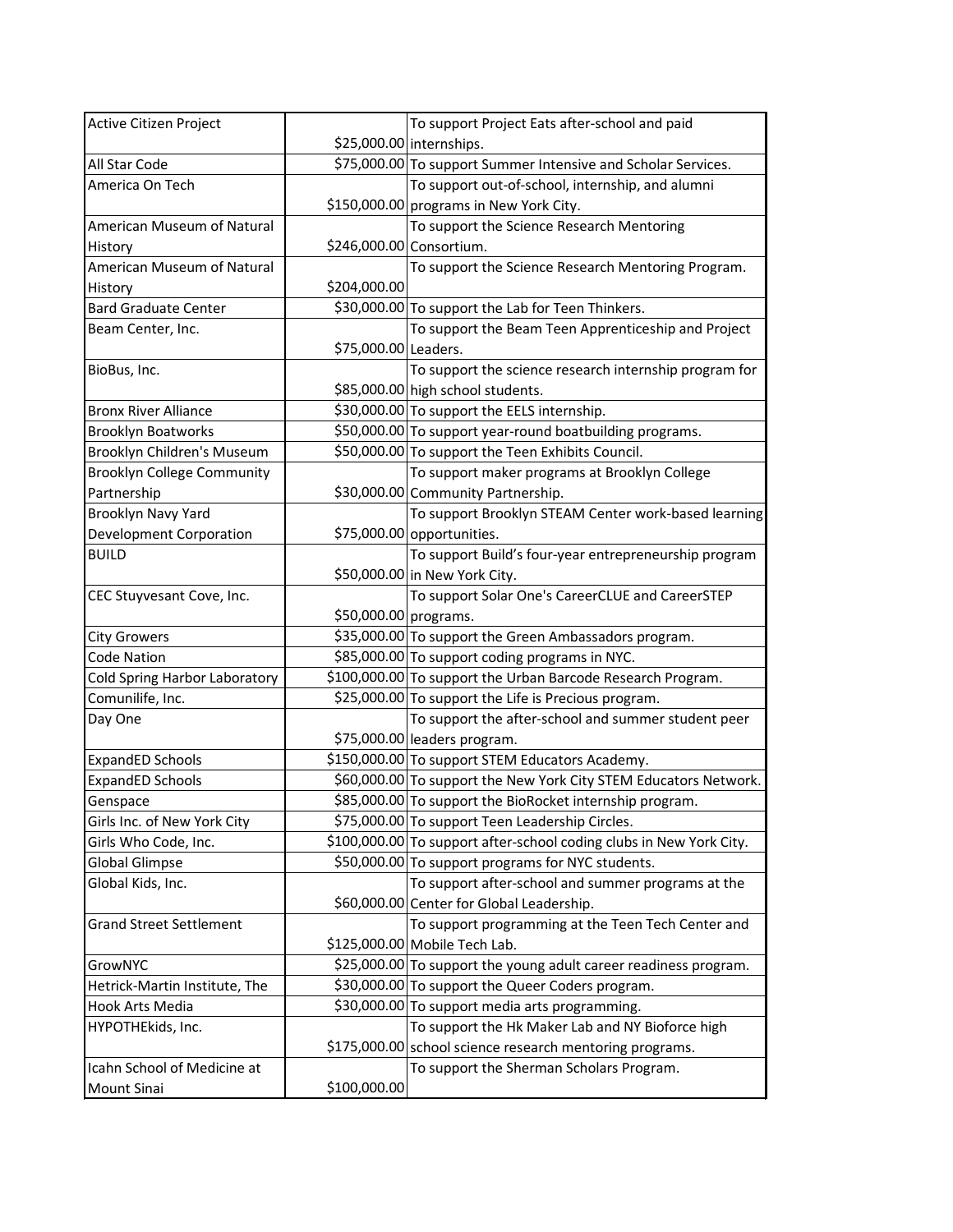| International Center of              |                      | To support ICP at The Point programming.                       |
|--------------------------------------|----------------------|----------------------------------------------------------------|
| Photography                          | \$40,000.00          |                                                                |
| International Soap Box Derby         |                      | \$25,000.00 To support after-school STEM programs in NYC.      |
| Irondale Productions, Inc.           |                      | To support STEM to STEAM workshops for students in             |
|                                      |                      | \$230,000.00 the science research mentoring programs.          |
| Kips Bay Boys & Girls Club, Inc.     |                      | To support Imagine Science NYC.                                |
|                                      | \$100,000.00         |                                                                |
| Lamont-Doherty Earth                 |                      | To support the Secondary School Field Research                 |
| Observatory                          | \$90,000.00 Program. |                                                                |
| <b>Memorial Sloan Kettering</b>      |                      | To support the Science Enrichment Program.                     |
| <b>Cancer Center</b>                 | \$30,000.00          |                                                                |
| Mouse, Inc.                          |                      | \$30,000.00 To support the after-school Design League program. |
| Museum of the Moving Image           |                      | \$35,000.00 To support Teen Digital Media Innovators.          |
| <b>Network for Teaching</b>          |                      | To support BizCamp entrepreneurship programs.                  |
| Entrepreneurship                     | \$40,000.00          |                                                                |
| New York City Mission Society        |                      | \$80,000.00 To support Power Academy and Level Up.             |
| New York-Presbyterian                |                      | To support the Lang Youth Medical Program.                     |
| Hospital                             | \$75,000.00          |                                                                |
| <b>NOAA-CREST Center</b>             |                      | \$95,000.00 To support the HIRES program.                      |
| <b>NYC SALT</b>                      |                      | \$75,000.00 For general operating support.                     |
| One to World, Inc.                   |                      | \$25,000.00 To support the Global Classrooms program.          |
| Queens College Foundation,           |                      | To support the Big Buddy Program.                              |
| Inc.                                 | \$30,000.00          |                                                                |
| <b>RISE</b>                          |                      | \$40,000.00 To support the Environmentor program.              |
| Rocking the Boat, Inc.               |                      | To support the boat-building, sailing, and environmental       |
|                                      |                      | $$100,000.00$ science programs.                                |
|                                      |                      |                                                                |
| STEM From Dance, Inc.                |                      | \$75,000.00 For general operating support.                     |
| Teens for Food Justice               |                      | To support the after-school and paid internship                |
|                                      | \$50,000.00 program. |                                                                |
| The Bronx is Blooming                |                      | \$50,000.00 To support the PLACE program.                      |
| The Campaign Against Hunger          |                      | \$40,000.00 To support the Green Teen Internship Program.      |
| The Committee for Hispanic           |                      | To support after-school STEM programs.                         |
| Children and Families, Inc.          | \$80,000.00          |                                                                |
| The New York Botanical               |                      | To support the Explainer Program.                              |
| Garden                               | \$50,000.00          |                                                                |
| The One Love Foundation              |                      | \$40,000.00 To support the Summer Relationship Health Program. |
| The Parris Foundation, Inc.          |                      | \$40,000.00 To support STEM out-of-school programs.            |
| THE POINT Community                  |                      | To support out-of-school programs.                             |
| <b>Development Corporation</b>       | \$75,000.00          |                                                                |
| The Rockefeller University           |                      | \$50,000.00 To support the LAB Jumpstart program.              |
| <b>Touro College</b>                 |                      | \$50,000.00 To support MedAchieve.                             |
| <b>Trees New York</b>                |                      | \$30,000.00 To support the Young Urban Forester Internship.    |
| United Community Centers,            |                      | To support the East New York Farms! youth internship           |
| Inc.                                 | \$45,000.00 program. |                                                                |
| Wave Hill                            |                      | \$50,000.00 To support WERM                                    |
| <b>Wildlife Conservation Society</b> |                      | \$75,000.00 To support Project TRUE.                           |
| Women's Housing and                  |                      | To support its youth development programs.                     |
| Economic Development                 |                      |                                                                |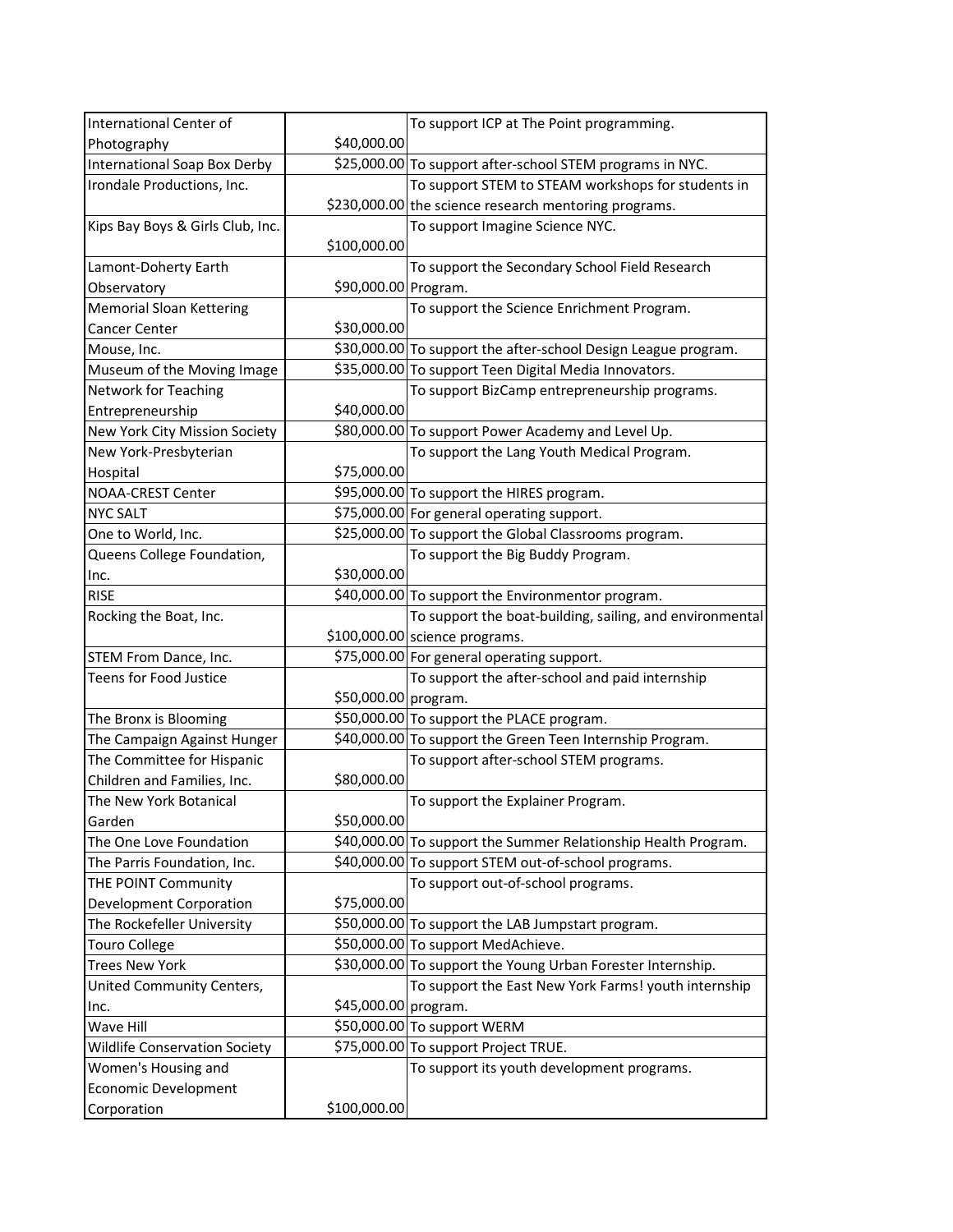| <b>YUCA</b>                        |                         | \$50,000.00 To support arts programming.                            |
|------------------------------------|-------------------------|---------------------------------------------------------------------|
| Zucker School of Medicine at       |                         | To support the Medical Scholars Pipeline Program.                   |
| Hofstra/Northwell                  | \$50,000.00             |                                                                     |
|                                    |                         |                                                                     |
| <b>City Living NY</b>              |                         | \$75,000.00 youth programs at City Living NY                        |
| <b>Culture For One</b>             |                         | \$25,000.00 the programs at Culture For One                         |
| GO Project, Inc.                   |                         | \$40,000.00 after-school and summer programs                        |
| <b>Hearts to Homes Furnishings</b> |                         | \$25,000.00 Hearts to Homes                                         |
| Kips Bay Boys & Girls Club, Inc.   |                         | a new HVAC system for the Palmaro Clubhouse                         |
|                                    | \$150,000.00            |                                                                     |
| <b>Mercy Center</b>                |                         | \$50,000.00 youth programs at Mercy Center                          |
| Pratt Institute                    |                         | \$65,000.00 Pratt scholars program                                  |
| Queens Council on the Arts         |                         | \$30,000.00 High School to Art School at Queens Council on the Arts |
| Riverdale Neighborhood             |                         | teen programming at Riverdale Neighborhood House                    |
| House, Inc.                        | \$110,000.00            |                                                                     |
| The Arthur Project                 |                         | after-school and weekend program at The Arthur                      |
|                                    | \$75,000.00 Project.    |                                                                     |
| The New School                     |                         | \$100,000.00 the Parsons Scholars Program                           |
|                                    |                         |                                                                     |
| Bridges from School to Work        |                         | Support for Bridges from School to Work to work with                |
|                                    |                         | In-House Mentored Internship Program sites and City                 |
|                                    | \$60,000.00 Living.     |                                                                     |
| <b>CareerWise New York</b>         |                         | Provide support for CareerWise New York - an employer-              |
|                                    |                         | led, student focused unique three-year youth                        |
|                                    |                         | \$100,000.00 apprenticeship program.                                |
| <b>Catholic Guardian Services</b>  |                         | Support for the In-House Mentored Internship                        |
|                                    |                         | \$100,000.00 demonstration with twelve foster-care agencies.        |
| Center for Family Life in          |                         | Support for the Life Lines Community Arts project and               |
| <b>Sunset Park</b>                 |                         | \$250,000.00 the college retention program.                         |
| College Access: Research &         |                         | Support for College Access: Research & Action's college             |
| Action                             |                         | \$200,000.00 retention peer leader and supervisor training          |
| Comprehensive Development,         |                         | To support CYD's new staff posiition - Director of                  |
| Inc.                               | \$125,000.00 Workforce. |                                                                     |
| <b>Covenant House New York</b>     |                         | Support for the Enhanced Vocational Training initiative             |
|                                    |                         | \$100,000.00 within CovWorks.                                       |
| Cristo Rey Brooklyn High           |                         | Support for its unique work-study program, in which all             |
| School                             |                         | \$75,000.00 students participate.                                   |
| Cristo Rey New York High           |                         | Support for its unique work-study program, in which all             |
| School, Inc.                       |                         | \$75,000.00 students participate.                                   |
| <b>Cypress Hills Local</b>         |                         | Provides support for its after-school program for middle            |
| Development Corporation, Inc.      |                         | school aged youth, college retention services and young             |
|                                    |                         | \$260,000.00 adult employment program.                              |
| East Side House, Inc.              |                         | Support for the Post-secondary Pathways Program that                |
|                                    |                         | provides high school students the opportunity to                    |
|                                    |                         | explore college and other career options, and                       |
|                                    |                         | employment while in high school, as they complete                   |
|                                    |                         | \$200,000.00 their high school diploma or equivalency.              |
| <b>ExpandED Schools</b>            |                         | Support for ExpandED Options initiative and related                 |
|                                    |                         | \$250,000.00 Work Based Learning activities.                        |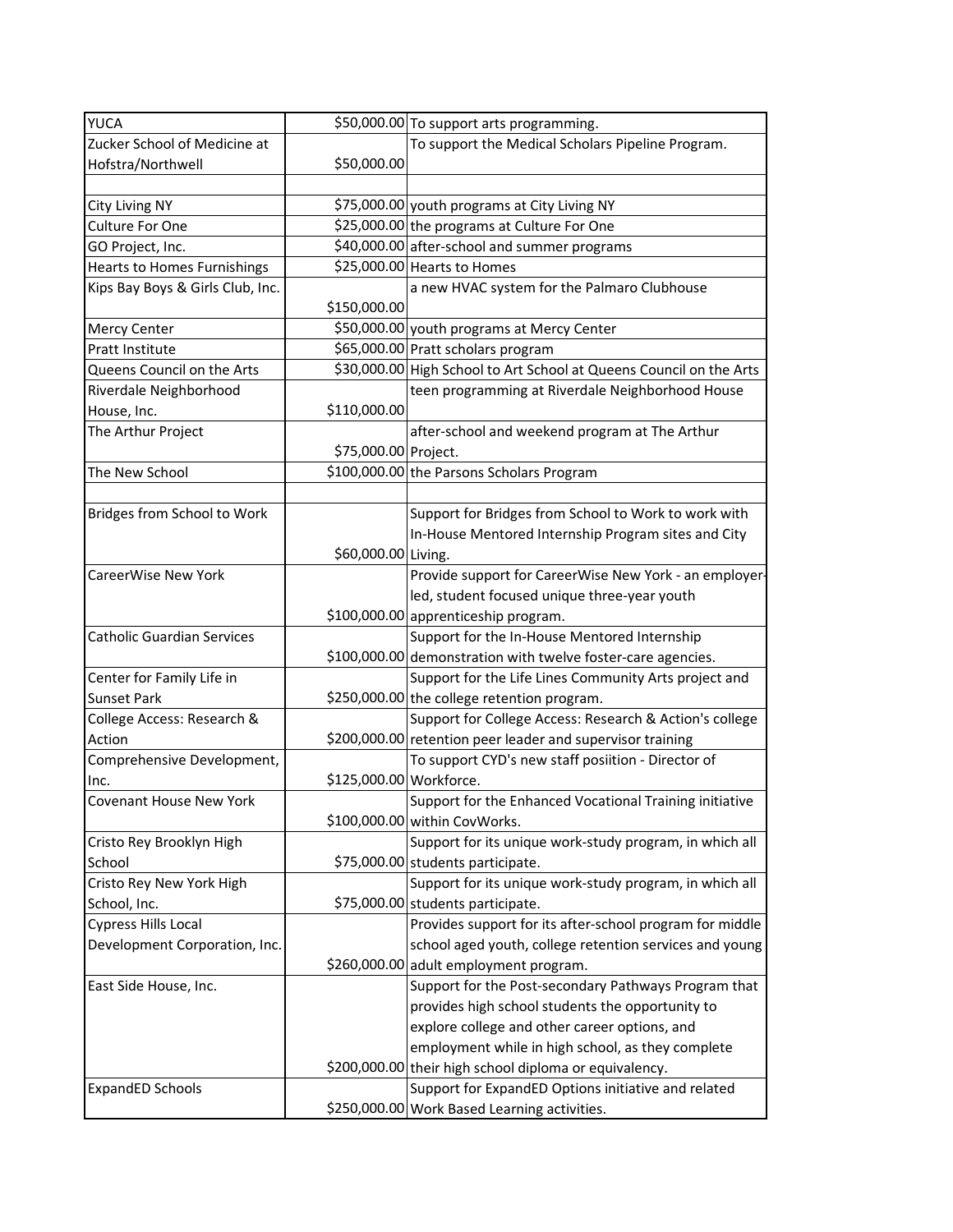| Forestdale, Inc.                 |                       | Support for the In-House Mentored Internship                        |
|----------------------------------|-----------------------|---------------------------------------------------------------------|
|                                  |                       | \$100,000.00 demonstration with twelve foster-care agencies.        |
| Futures and Options Inc.         |                       | In support of its career awareness and internships in               |
|                                  |                       | businesses and non-profit agencies for more than 1,000              |
|                                  |                       | \$265,000.00 public middle and high school students                 |
| Genesys Works NYC                |                       | \$100,000.00 To support Genesys Works New York City.                |
| <b>Good Shepherd Services</b>    |                       | Support for the In-House Mentored Internship                        |
|                                  |                       | \$100,000.00 demonstration with twelve foster-care agencies.        |
| <b>Good Shepherd Services</b>    |                       | For after-school, educational, and college retention                |
|                                  |                       | programs in the Fordham/Belmont section of the Bronx                |
|                                  |                       | \$850,000.00 and in Brooklyn.                                       |
| Graham-Windham Services to       |                       | Support for the In-House Mentored Internship                        |
| <b>Families and Children</b>     |                       | \$100,000.00 demonstration with twelve foster-care agencies.        |
| HeartShare St. Vincent's         |                       | Support for the In-House Mentored Internship                        |
| Services                         |                       | \$100,000.00 demonstration with twelve foster-care agencies.        |
| Jewish Child Care Association    |                       | Support for the In-House Mentored Internship                        |
|                                  |                       | \$100,000.00 demonstration with twelve foster-care agencies.        |
| Jewish Home Lifecare             |                       | \$175,000.00 To support the Geriatric Career Development program.   |
| JobsFirstNYC                     |                       | Support for the Young Adult Workforce Fund - focused                |
|                                  |                       | \$285,000.00 on expanded the Youth Adult Sectoral Project.          |
| Kennedy Children's Center        |                       | To support KCC's Grow Your Own early childhood                      |
|                                  |                       | \$30,000.00 special education teacher's assistant training program. |
| Little Sisters of the            |                       | Support for LSA's after-school and summer programs.                 |
| <b>Assumption Family Health</b>  | \$100,000.00          |                                                                     |
| Madison Square Boys & Girls      |                       | Support for after-school and summer programs at                     |
| Club Foundation, Inc.            |                       | \$425,000.00 Madison's six clubhouses                               |
| <b>New Settlement Apartments</b> |                       | Support for NSA's bridge program - the Young Adult                  |
|                                  |                       | \$200,000.00 Outreach Initiative.                                   |
| New York Community Trust         |                       | Support for the New York City Workforce Development                 |
|                                  | \$100,000.00 Fund.    |                                                                     |
| New York Hall of Science         |                       | Helps support a sustainable recovery following the                  |
|                                  |                       | \$200,000.00 severe damages from Hurricane Ida to the museum.       |
| Nontraditional Employment        |                       | Support for NEW's program to open pathways to                       |
| for Women                        |                       | careers in the building and construction trades for                 |
|                                  |                       | \$75,000.00 young women.                                            |
| Opportunities for A Better       |                       | Suppot for the Youth Education and Job Training                     |
| Tomorrow                         | \$225,000.00 Program. |                                                                     |
| Paraprofessional Healthcare      |                       | Support for entry-level home-health aide training and               |
| Institute, Inc.                  |                       | \$200,000.00 wraparound services for young adults.                  |
| PENCIL, Inc.                     |                       | Support for the Career Explorers program which                      |
|                                  |                       | provides virtual internships to young people who                    |
|                                  |                       | complete a work-based learning project and are                      |
|                                  |                       | mentored by professionals from the same sector as the               |
|                                  | \$175,000.00 project. |                                                                     |
| Per Scholas Inc.                 |                       | Support for the young adults enrolled in TechBridge and             |
|                                  |                       | Per Scholas NYC training programs and the new satellite             |
|                                  |                       | \$150,000.00 programs in Queens and Staten Island.                  |
| Phipps Neighborhoods             |                       | Support for the Career Network program that focuses                 |
|                                  |                       | \$100,000.00 on healthcare with plans to expand to other sectors.   |